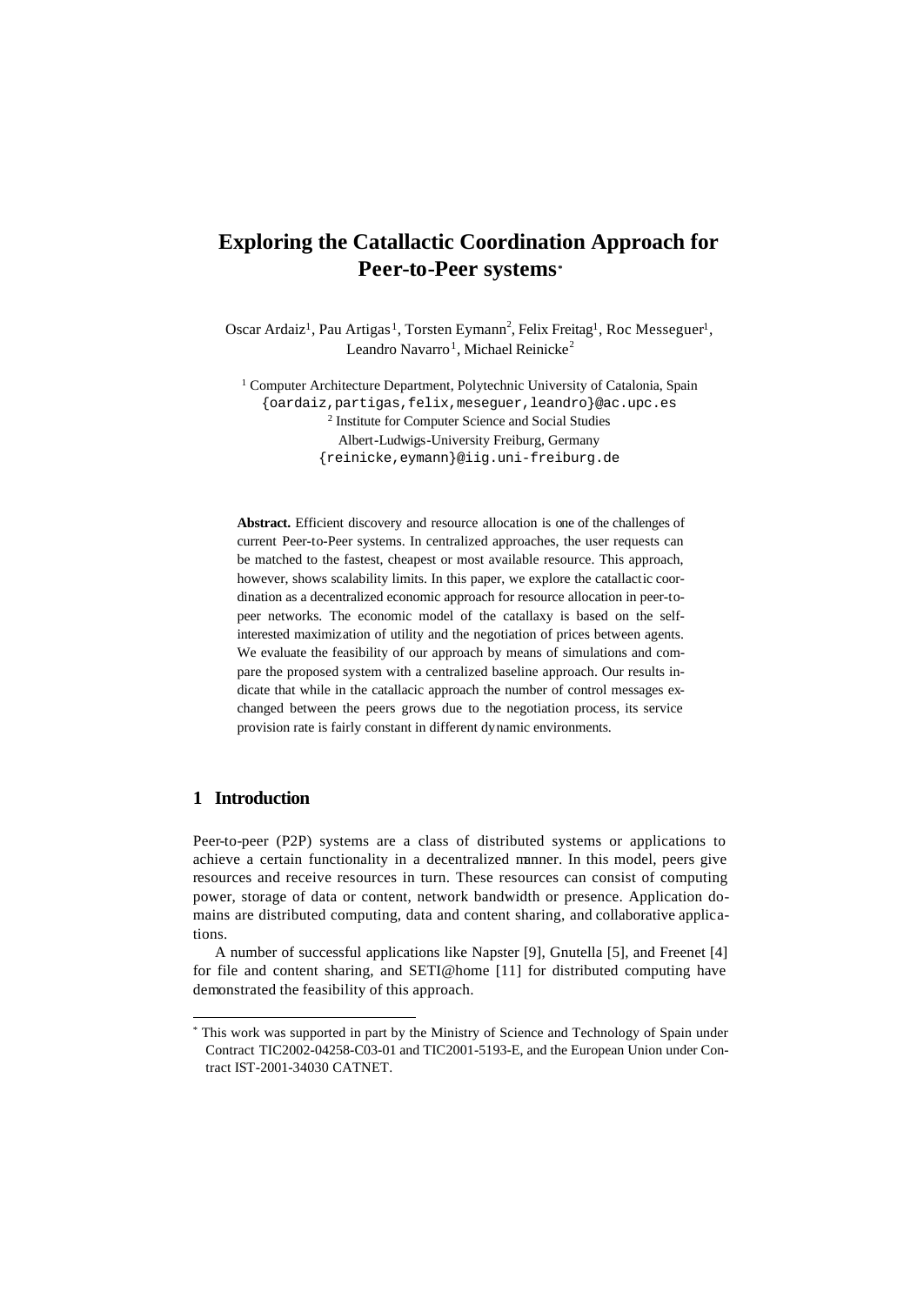Current P2P systems, however, have mainly focused on the exchange of objects like files and music clips, which are "small". In future systems, however, the content will be of any form, including audio, video, and large data sets. Peer-to-peer systems may be used to set up multi-cast services for large-scale global audiences, provide services for storing ultra large data sets, and to allow the execution of parallel applications requiring teraflops of processing power. To achieve an efficient performance of such systems, more intelligent decisions than we have in today's systems are required, concerning particularly from where the content should be retrieved and on which path it should travel.

In this paper, we propose the usage of the economic paradigm of the catallaxis [3] for the decentralized resource allocation in P2P networks. In the catallactic coordination model the decisions of the peers are based on economic principles, being aware that resources like bandwidth, processing power and storage are limited. Peers are in negotiation with each other to optimize their own benefits, and the decision of service provision takes into account their cost and benefits involved.

Recent research in Grid computing has also recognized the value of price generation and negotiation, and in general the use of economic models for trading resources and services and for the regulation of supply and demand of resources in increasingly large-scale and complex Grid environment. Examples are the Nimrod/G Resource Broker and the GridBus project [1; 6].

In order to study the catallactic coordination in P2P networks, we use the CATNET application layer simulator [2], which builds on top of a TCP/IP network simulator the agents to form a peer-to-peer network. We evaluate the proposed system with several experiments and compare the achieved service provision with a baseline system.

In the following section 2 we describe the motivation of our approach. In section 3 we explain the used simulator and the experimental framework. Section 4 contains the evaluation of the proposed system and the discussion of the results. In section 5 we conclude the paper.

## **2 Decentralized economic coordination with the catallaxy paradigm**

Application layer networks such as peer-to-peer networks are software architectures which allow the provision of services by connecting a large number of individual computers for information search, content download, parallel processing or data storage.

In order to keep such a network operational, service control and resource allocation mechanisms are required. Performing such task with a centralized coordinator, however, has several difficulties: 1) A continuously updating mechanism would be needed to reflect the changes in the service demands and node connectivity; and 2) Long latencies for obtaining updates about the nodes at the edge of the network as the diameter of the network grows.

These drawbacks motivate the evaluation of a decentralized coordination concept, which is able to allocate services and resources without having a dedicated and centralized coordinator instance.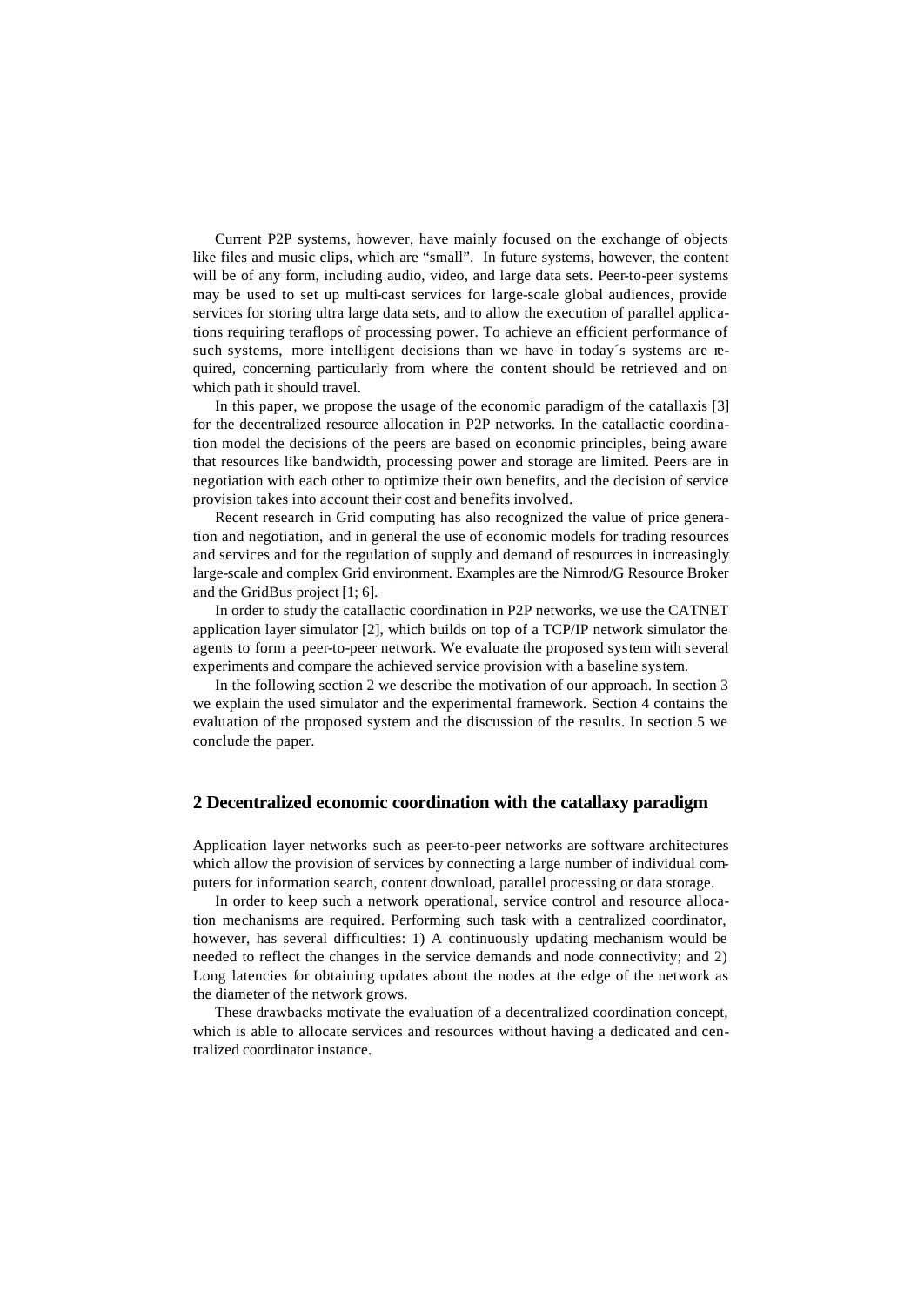The catallaxy coordination approach [3; 7] is a coordination mechanism for information systems consisting of autonomous network elements, which is based on constant negotiation and price signaling. Autonomous agents are able to adapt their heuristic strategies using machine learning mechanisms. This constant revision of prices leads to an evolution of the agent strategies, a stabilization of prices throughout the system and self-regulating coordination patterns [3]. The resulting patterns are comp arable to those witnessed in human market negotiation experiments [10].

### **3 Experimental framework**

## **3.1 The simulator for P2P networks**

In order to evaluate the behavior of a P2P system with the catallactic coordination mechanism, we have used the CATNET network simulator [2]. CATNET is a simulator for an application layer network, which allows creating different types of agents to form a network. This simulator is implemented on top of the JavaSim network simulator [8]. JavaSim simulates a general TCP/IP network and provides substantial support for simulating real network topologies and application layer services, i.e. data and control messages among application network instances.

We have implemented two main control mechanisms for the network coordination: the baseline and the catallactic control mechanism. The baseline mechanism computes the service/resource allocation decision in a centralized instance. In the catallactic mechanism, autonomous agents take their decisions in a decentralized way, having only local information about the environment. Each agent disposes of a strategy to take decisions, which targets to increase the agent´s own benefit.

In the simulations, we consider a service as the functionality, which is exchanged among the peers in the network. The concept of service and the functions, or "personalities", a peer can assume in the CATNET simulator, are the following:

- Service: a service encapsulates a general function performed in the P2P network. A service is the provision of a resource such as computing power, data storage, content, or bandwidth. The service provision includes the search for a resource and its reservation for availability.
- **Client:** A peer may act as a client or consumer of a service. As such it needs to access the service, use it for a defined time period, and then continues with its own program sequence.
- **Resource:** A peer, which is the owner of a required functionality. This functionality, for instance, may represent content, storage or processing power. The functionality, which is required by the clients or consuming peers, is encapsulated in a service.
- **Service copy:** A peer acting as a service copy offers a service as an intermediary, however it is not the owner of the components to provide the service.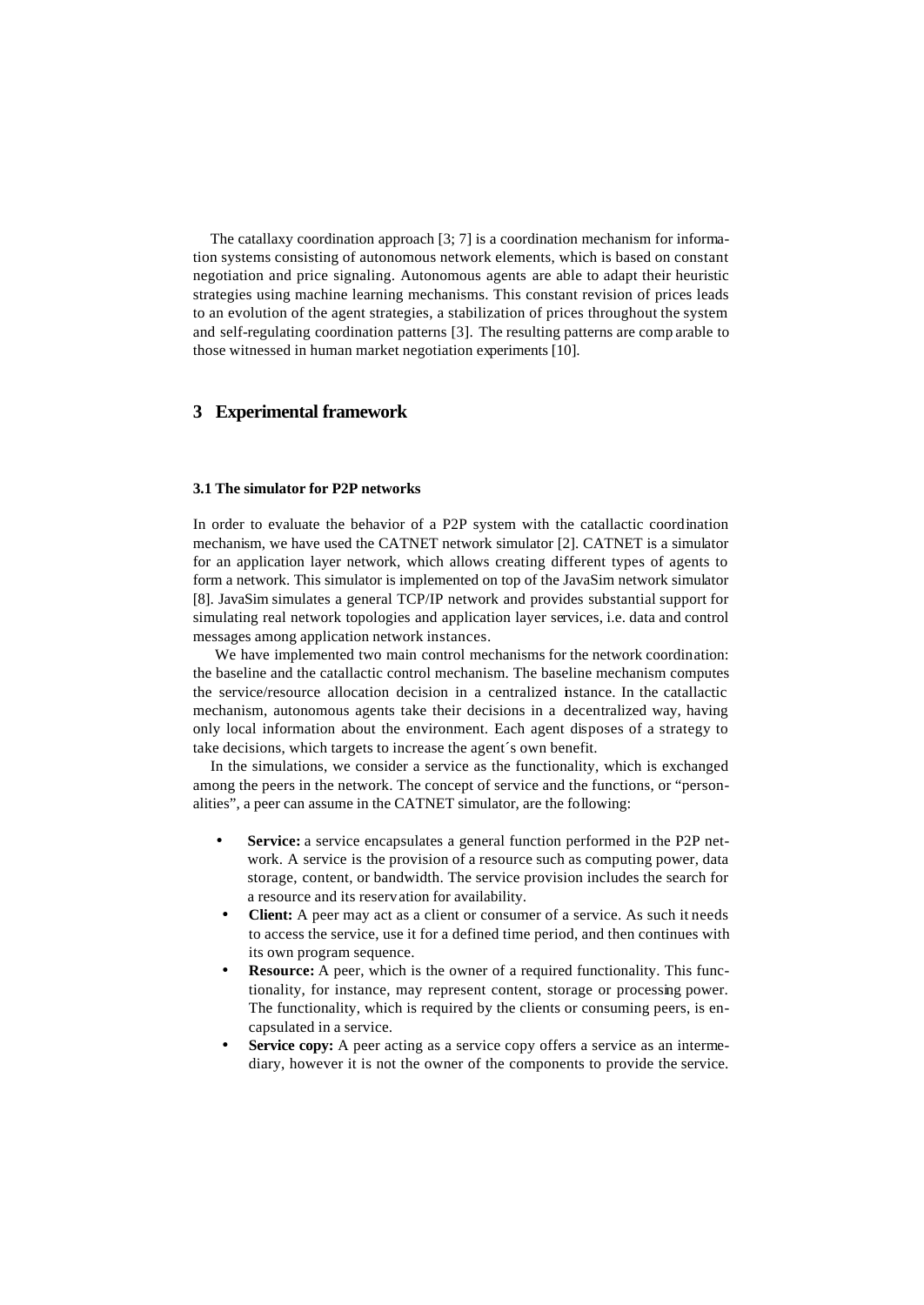It must cooperate with the resource to be able to provide the service. Service copies offer the service to requesting clients.

#### **3.2 Money and message flow**

In the simulator, the network activity is characterized by a continuous exchange of control messages and service provision. Different control messages in the two coordination mechanisms are used to accomplish the negotiation between peers.

In Figure 1 we show the money and message flow used in the catallactic coordinated system. The requests from clients are broadcasted and forwarded to the service copies. Compared with the flooded requests model used in Gnutella [5], however, the numbers of hops a request can be forwarded in the simulator is limited. Service copies initiate negotiations with the resources they know to provide the service. Upon successful negotiations the service copies offer the service to the client. If the client accepts, then the service copy provides the service by means of a resource.



Figure 1. Money and message flows. Catallactic coordinated system. **Figure 2.** Money and message flows: Baseline approach.

In the centralized baseline system (Figure 2), the master service copy (MSC) receives the client requests with additional information through the resource/service copy pairs. Taking into account the distance and availability, it selects a resource/service copy pair and sends back an accept/reject message to the client. The resource allocates the required resource units and the service copy provides the service to the client.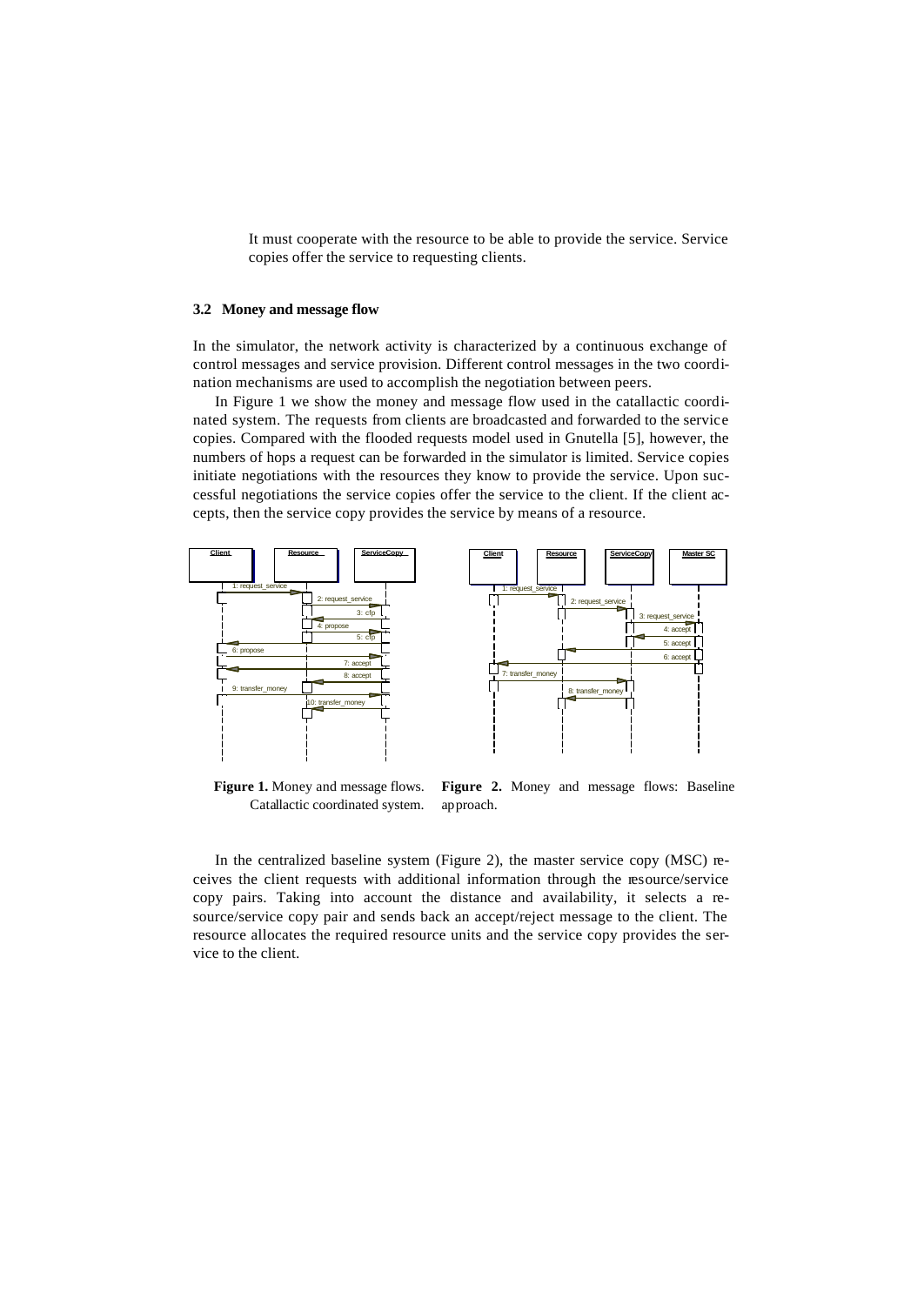## **4 Experimental evaluation**

#### **4.1 Experimental setup**

With experiments we wish to measure if a P2P network coordinated by the catallaxy paradigm is able to successfully provide service to requesting clients. A second goal is to compare qualitatively the obtained results with the centrally coordinated baseline system.

In our experiments we explore as design space of the system the node density and node dynamics of the network (Figure 3). First, we simulate the P2P network with different densities of the service and resource providing agents in a high dynamics environment (Figure 1 experiments 1A-C). Then, we simulate the high node density network in environments with different values of the dynamics (Figure 3 experiments 2A-C).



**Figure 3.** Design space of the system evaluated experimentally. Experiments 1A-C: Node density. Experiments 2A-C: Node dynamics.

In the simulations the input is a trace of client demands with requests for service. The service request specifies the amount of service, a price, and its duration. In all experiments the same demand trace is used.

The physical network topology used in the experiments is organized in three levels of pentagons with leaves on the outer level, such as shown in Figure 4. Although other specific or random topologies of the nodes could be used as well, we applied this topology since it facilitates controlled experiments.

On the top of the physical network an application layer network is build. On each node of the network, peers can be instantiated. Peers are instantiated having one of the previously described types of personalities, which can be a client, service copy or resource agent. Depending on the particular experiment, a node may contain several agents or no agent at all. In the second case, the node acts as a router.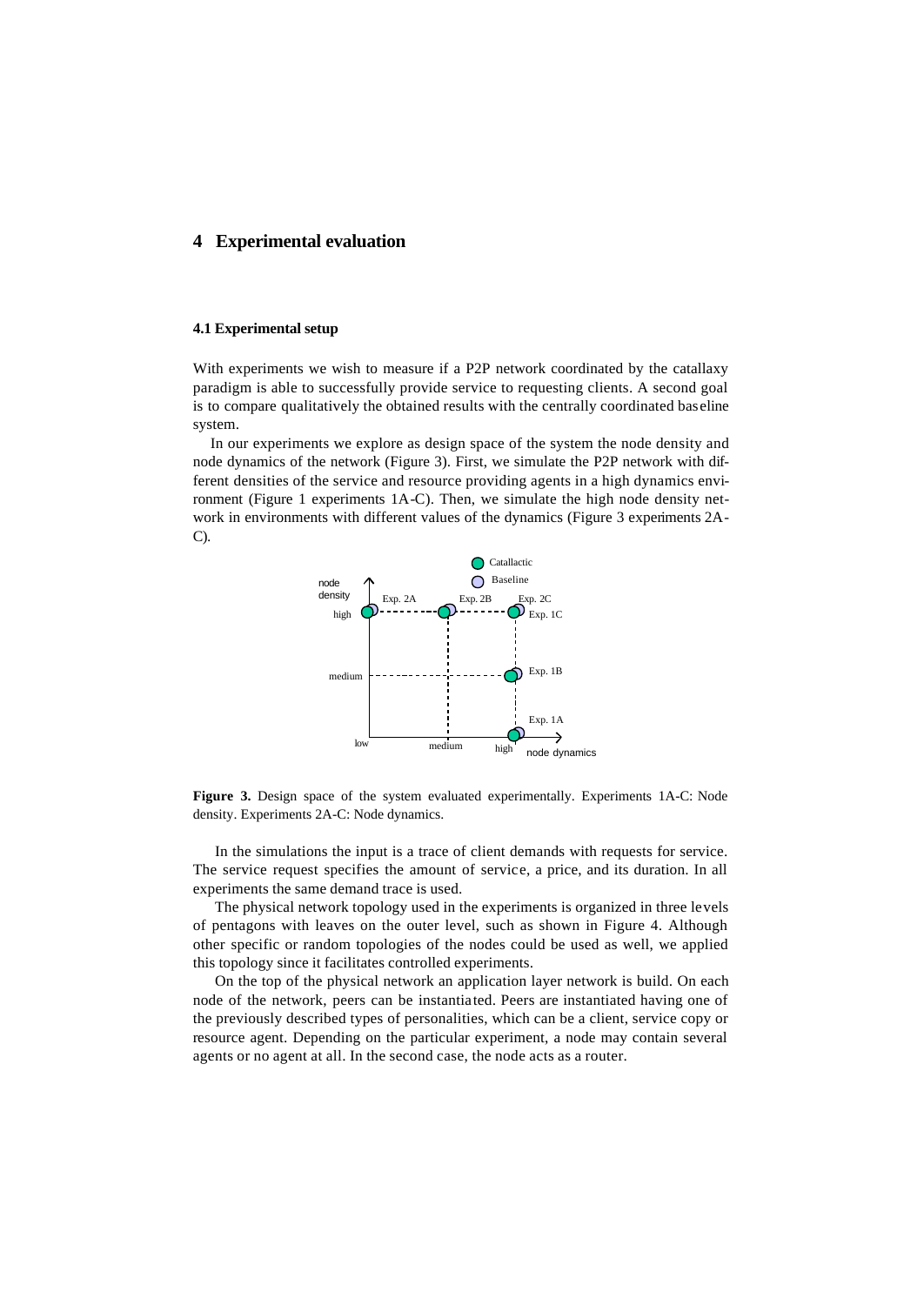

 **Figure 4.** Example of the network topology with approx. 100 nodes used in the experiments.

The relation of the experimental configuration to real world P2P systems is the following: A high value for the dynamics is interpreted to reflect the high level of connection and disconnection in P2P networks. A high level of node density represents the large number of machines with limited capability as found in P2P networks. In the simulations with high node density, we reduce the capacity of the resource agents, in order to represent small machines at the edge of the network. In the low node density scenario, on the other hand, the capacity of the service copy is increased such that the total amount of service available by the network is equal over all experiments.

In Table 1, the configuration of the experiments is detailed.

| Input trace | - 2000 service requests generated randomly by 75 clients over a time  |
|-------------|-----------------------------------------------------------------------|
|             | interval of 100 s.                                                    |
|             | - each request is for 2 service units.                                |
|             | - each service has a duration of 5 s.                                 |
| Node to-    | - 106 physical nodes                                                  |
| pol.        |                                                                       |
| Node        | - 75 clients on the leaves of the physical network                    |
| density     | - different density of resource and service copy agents.              |
|             | Each Resource has one service copy associated.                        |
|             | Exp 1A: low node density: 5 resources with capacity 60.               |
|             | Exp 1B: medium node density: 25 resources with capacity 12.           |
|             | Exp 1C: high node density: 75 resources with capacity 4.              |
| Node        | Dynamic behavior: On average 70% of the service copies are connected. |
| dynamics    | Exp 2A: Service copies do not change its state (static network)       |
|             | Exp 2B: Each 200 ms every service copy can change its state (con-     |
|             | nected/disconnected) with a probability of 0.2.                       |
|             | Exp 2C: Each 200 ms every service copy can change its state (con-     |
|             | nected/disconnected) with a probability of 0.4.                       |

**Table 1.** Experiment description.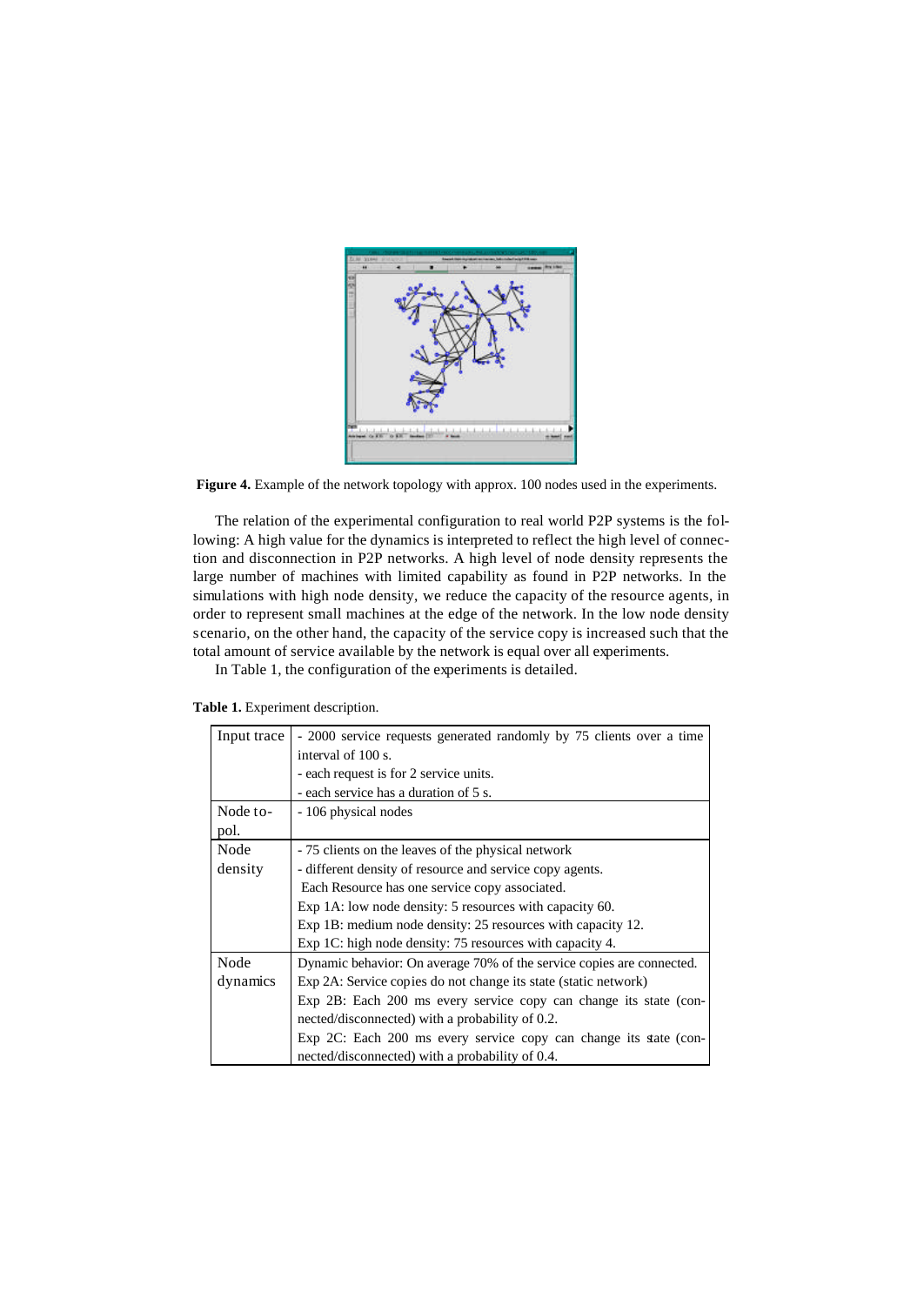The main parameters we are interested to measure are the number of client requests the network is able to provide a service for in the different scenarios. The scenario we are particularly interested in is the one with high node dynamics and high node density, as this configuration can be related to the conditions found in P2P networks.

#### **4.2 Experimental results**

In Figure 5 the service provision rate of a network with *different node density* in a highly dynamic environment is shown (experiments  $1A - C$ ). It can be observed that the network using catallactic coordination achieves a higher service provision rates than the baseline system with a smooth decrease for increasing node density. In Figure 6 the service provision rate of a network with high node density in *different dynamic environment* is shown (experiments  $2A - C$ ). It can be observed that the service provision rate of the catallactic system is rather independent to the dynamics. The baseline system, on the other hand, decreases with increasing dynamics.





**Figure 5.** Service provision in % in a highly dynamic network environment with different node density. CA = catallactic coordinated system.  $BL = baseline$  system.

**Figure 6.** Service provision in % in a high node density environment with different dynamics. CA = catallactic coordinated system.  $BL = baseline$  system.

Considering the achieved service provision rate, our experimental results indicate that service provision in networks with many small nodes in a highly dynamics environment could be coordinated successfully by the catallaxy paradigm.

Exploring additional parameters of the system has the potential to provide more insight in the behavior of such a complex system. Currently, we examine the influence of other parameters on the performance tendencies discovered so far. One of the drawbacks we found of the catallactic approach is the time needed to establish a service